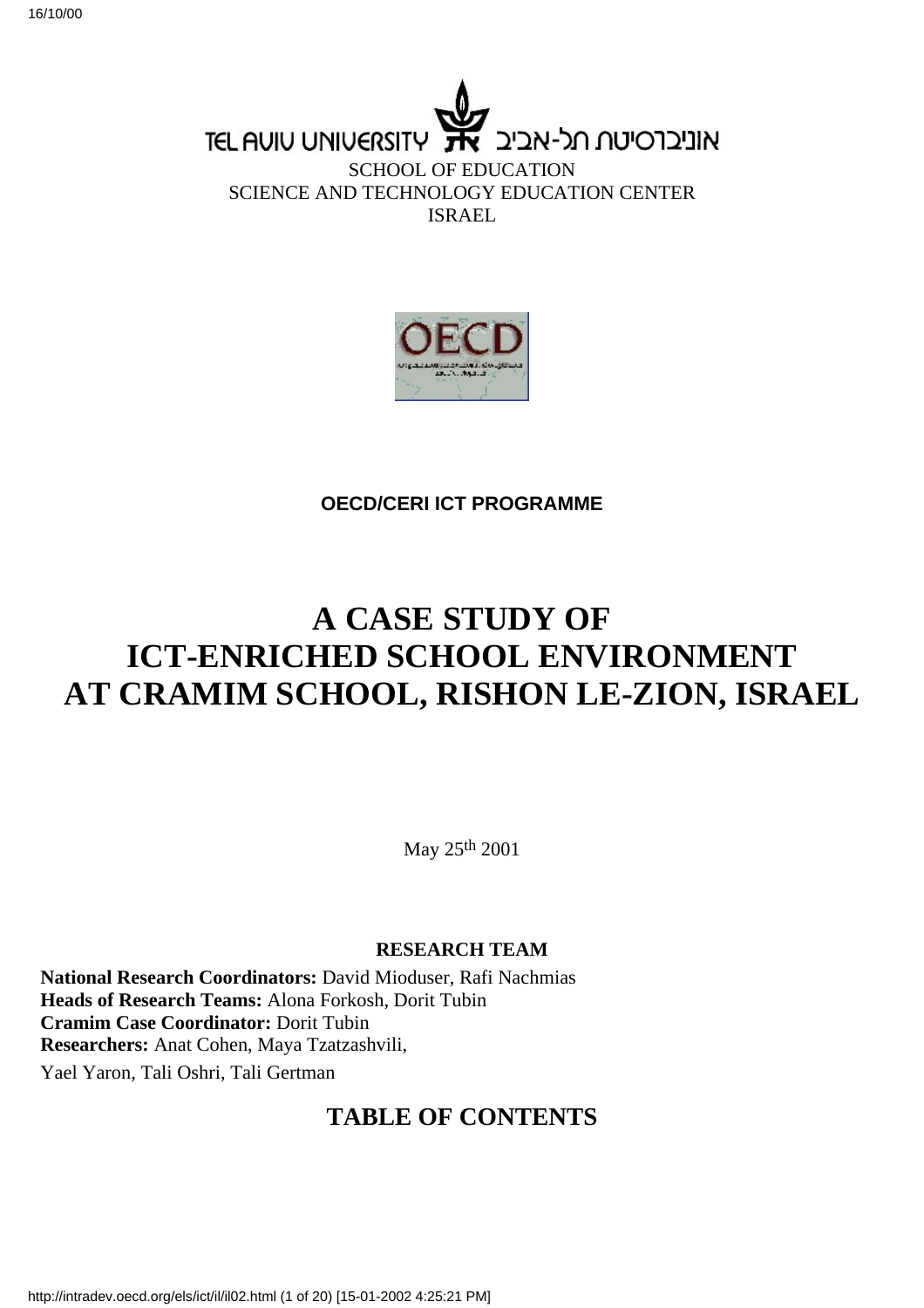### **OVERVIEW**

*Dad: I have a son in the 4th grade. I try to persuade him to eat corn flakes at a quarter to eight, and he tells me: I cant. He wont give up the beginning of the lesson.*

*Student: It s much more convenient (with computers). If you are punished to write 50 times something, you copy and paste-paste-paste, that way 50 times.*

The above quotes are but an illustration of the extent to which students feel involved with their ICT-enriched school, and the extent to which ICT has in fact become part of the everyday activities of students and teachers in the school. In this report we depict the particular way ICT implementation in education has become an integral part of the functioning of a school that is unique in its educational doctrine.

Cramim is a suburban elementary school in a city of 200,000 residents in the center of Israel. The school, comprising of 5-year old (kindergarten) to 12 year old (6th grade) children, includes about 1,000 students and 55 staff members. There are 176 computers located in the school: in all classes, as well as in other learning spaces. The school receives children from the local neighborhood, consisting of middle class families.

The school, opened on September 1995, was planned and built according to an educational conception that views ICT as a means for empowering and redefining the relationship between students and knowledge, for facilitating learning skills acquisition, and improve academic achievement.



The school is divided into homes (see diagram), which is a space in the size of two classrooms, usually containing about 75 students of double-age grades (kindergarten to 1st grade, 3rd to 4th grade, 5th to 6th grade), taught and administrated by a staff of 2-3 members. The school does not use a bell for signaling recesses or lesson beginnings.

In each house there are 3 studying environments: the open space teaching area, the computer gallery, and the mini-auditorium.

Professional teams (math, language skills, science and technology) adapt and apply national curricula according to school (students) needs: differential teaching, annual planning (twice a year) for two-grade students, and the implementation of ICT.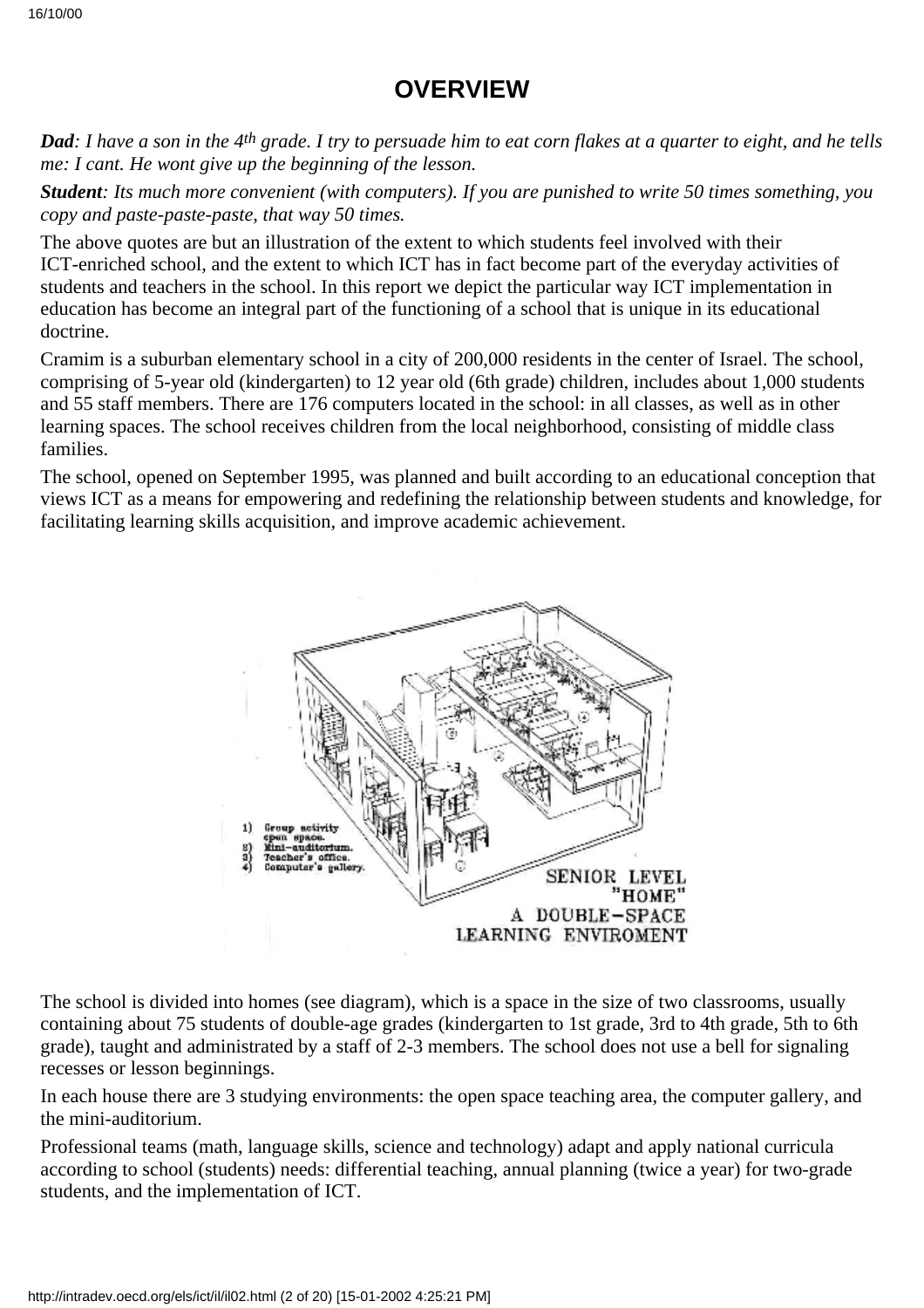All of the teachers possess a laptop and a printer supplied by the school, are connected to the Internet, and a great part of the administrative issues are dealt with via e-mail.

The innovation of the school is in its holistic perception and assimilation of several components into Cramim School: The physical structure and organization (including interior design) supporting the pedagogical approach; professional teams develop and adapt curricula; the two-year houses; the implementation of ICT in almost all disciplines; a large variety of teaching and learning methods; an emphasis on self studying and student responsibility; the use of alternative assessment, such as portfolios and projects all these are an integral part of and support the innovation.

In its 6th year, the school has presented several achievements: Cramim graduates reach higher achievements in middle school compared with graduates from other schools (coming from similar social-economic background); students love to attend school and are proud of it; parents appreciate the school's pedagogic standards; teachers are proud to belong to this school, and about half of them engage in extra training; the substitution rate of teachers is low (about 5% a year).

Computers are implemented in almost all subjects. Students engage in ICT work an average of an hour a day. Most of the communication between staff members is through e-mail, and all didactic materials are stored in electronic databases. Students are highly proficient in ICT skills (see Appendix 3). The school has a Website, containing information, homework, links, displays and a distance-learning unit.



The URL is: http:/[/http://www.cramim.rishon.k12.il/](http://www.cramim.rishon.k12.il/).

All students gain from the innovative doctrine, although not equally. One of the fathers asserts that *using these methods, if you are a weak student, you are lost.* One of the mothers claims that *teachers adjust to students pace*.

The principal claims that *excellent students succeed anyway, regardless of teaching conditions... we do see ICT as helping students with difficulties, and with average students it enables them to express their uniqueness and their personal ways of expression. But for students with learning disabilities, it [ICT] is a great therapeutic tool*.

The academic advisor sees things differently: *...The marginal output of the top students is not very high... probably the marginal output of the weakest students as well. We dont reach them... but if the average students, about 40% of the school population, profit highly [from ICT implementation], this defines the impact of the school*.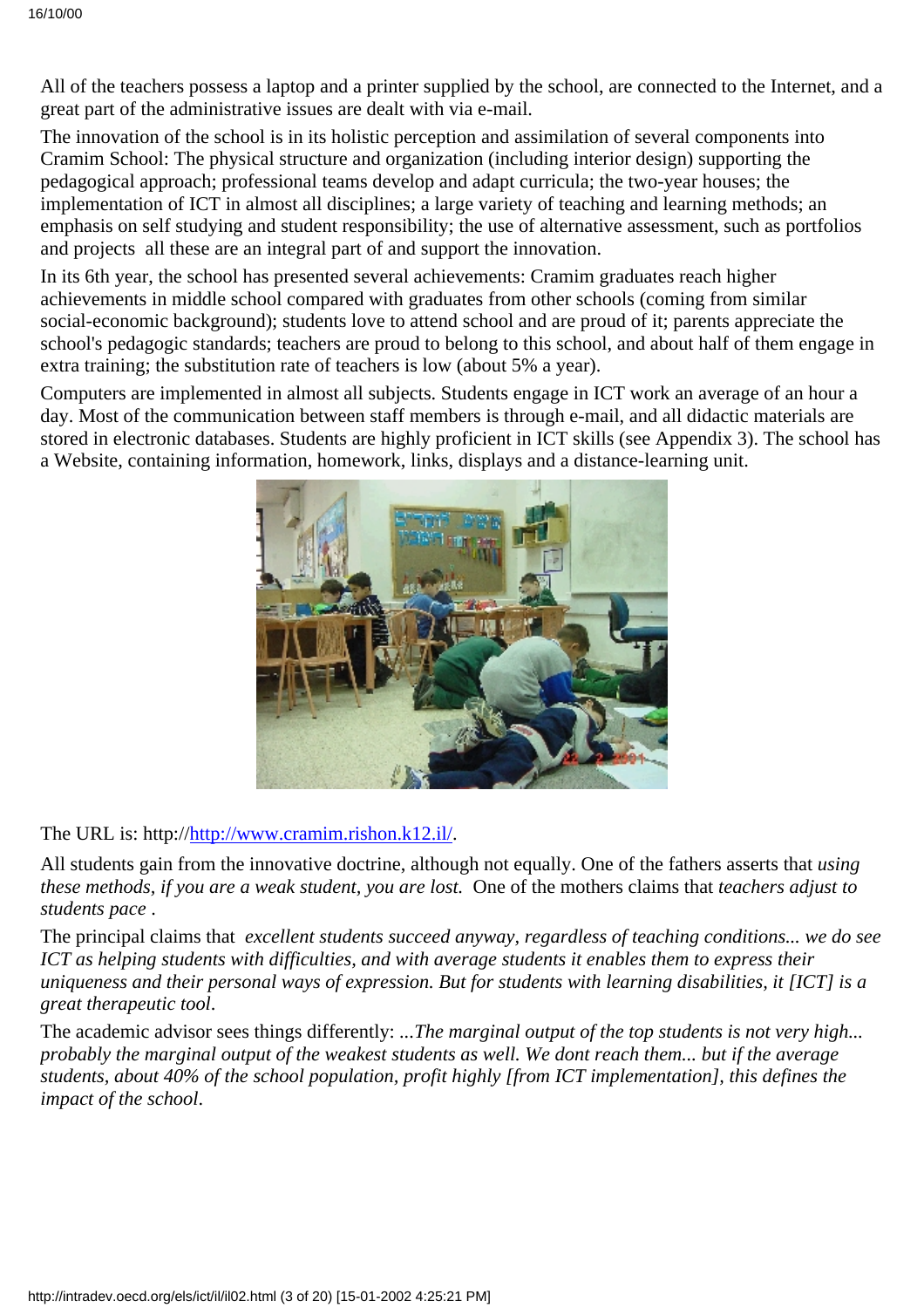# **THE PAST**

In the beginning of the 90s, the Ministry of Education decided on the establishment of ten innovative models of schools throughout the country, among them Cramim. Cramim was founded as a result of three years of planning, and the cooperation between the Ministry of Education, the local municipality, and the Tel-Aviv University. The vision was developed by the school's academic counselor, David Chen, a professor from the Tel-Aviv University. According to this vision, ICT is a means of amplifying students capabilities of dealing with knowledge, and for supporting the high support - high demand approach. This means a demand for high achievements along with optimal conditions for learning. The academic advisor led the planning, implementation, and the foundation of the school, and supported it for 5 years dedicating to it an average of a day a week. The academic advisor's work received ample support from the citys mayor, the head of the municipal Education department, the school s supervisor (from the Ministry of Education), and a local steering committee. The school principal, chosen a year before the opening of the school and taking part in the recruiting of new teachers and the designing of innovative pedagogy, led the implementation of the vision.

The main obstacles were in the fields of pedagogy, organizational issues and infrastructure.

## **Pedagogical aspects**

#### *Lack of solid Educational Theory*

The school had a clear vision of the importance of ICT as a means of facilitating learning processes. However, its implementation into the curricula and in the development of innovative teaching methods requires a clear educational theory. The academic advisor claims, *no one knows how to make the transition from a static and linear perception of curricula built on texts, into a digital, dynamic and divergent curricula*. For this reason, the task of developing and adapting curricula within this ICT-enriched environment is a complex one. The teachers find this task difficult to them, requiring support from sources outside the school. Since there are not too many experts in this developing field, the school has not found proper and comprehensive external supervision.

This situation has a number of consequences: on the one hand, teachers are required to invest long hours in developing concepts and material, and not all teams reach the same level of expertise, depending on the size of the team and their capability. On the other hand, within the advanced teams there are notable achievements, and their members become experts and are demanded beyond school boundaries.

#### *Ethical dilemmas*

The massive usage of computers in the school raised a number of problems, such as:

- The boundaries of freedom how (and if) to control surfing the Internet? How to keep track of students on the web?
- **Computer vandalism and its punishment** how to punish vandalism relating to ICT (considering the contribution of ICT to learning)?
- Planning spontaneity how to combine exact planning of learning activities with open opportunities.
- **The computer as a psychologist** how to lessen the status of the computer as an only friend, coming between the student and his friends.

The school deals with these issues through open discussion and ongoing learning.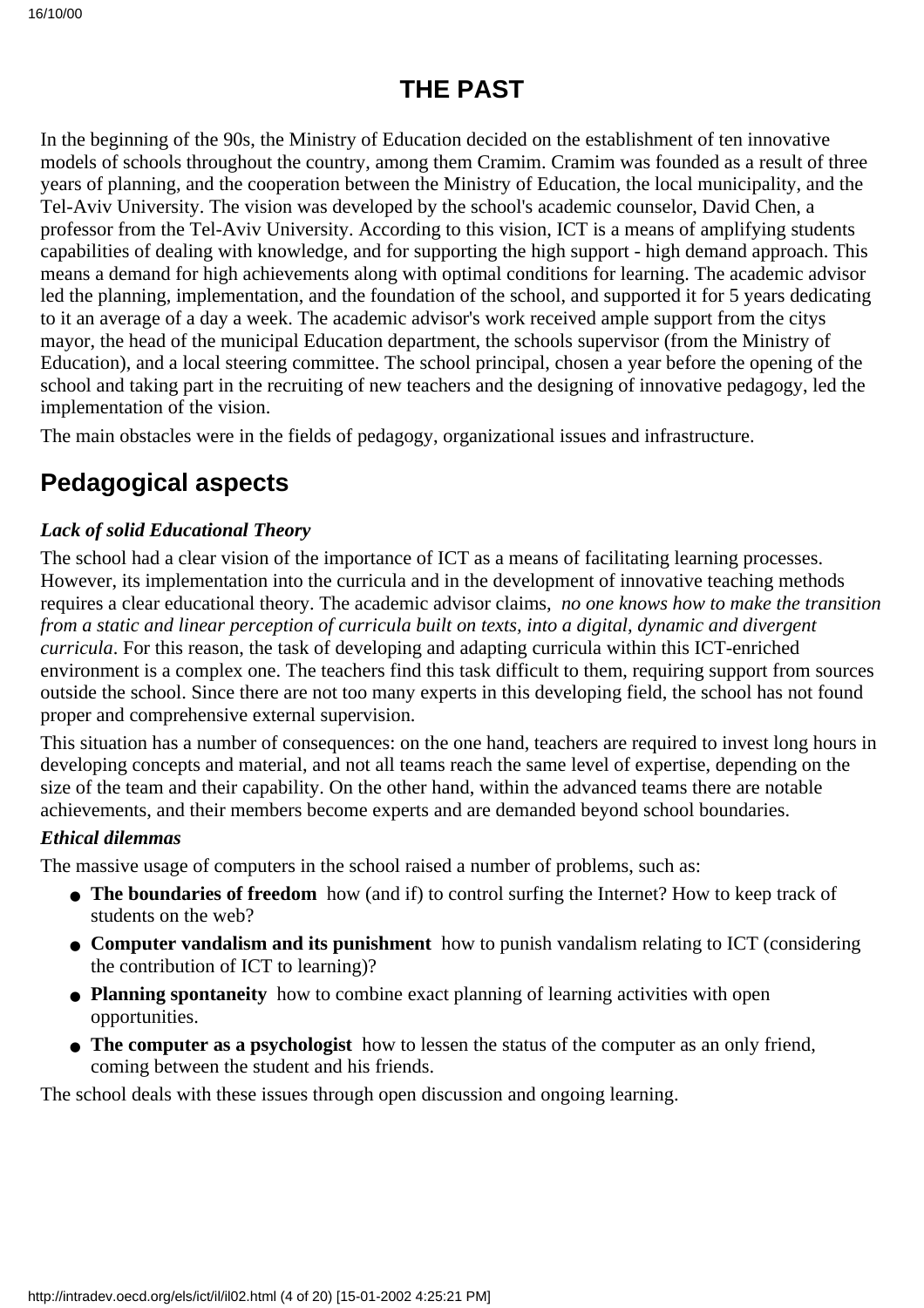# **Organizational aspects**

#### *Over-populated classrooms*

The homes in the school were planned for 3 groups of 24 students each, administrated by 3 staff members. In actual fact, these houses contain 80 students, with only 2 teachers. This caused difficulties for staff members, who implement innovative methods in spite of the crowded houses. Teachers overcome these conditions by working in small groups and personal follow-up of students.



#### *Difficulties in fitting in*

The general and homogenous attitude of the school makes it difficult for newcomers (teachers and students) to join it. One of the 6th grade students, who joined the school a year ago, described: *When I arrived at this school and started working with computers, I was nervous, nervous... because all of a* sudden a file had been erased, everything I did had been erased. But now, it s not at all like that . One of the teachers remarked: *In my first and second year I did not implement ICT, although it was available offhand. I was deterred by it. Gradually, with the help of the staff, I began thinking*. Support of fellow teachers, openness and learning opportunities are solutions to these difficulties.

#### *Supporting the innovation*

The innovation in the school was supported by all factors involved. Still, two main obstacles aroused. One obstacle was the collision between bureaucracy principles and the innovative ideas, such as the need to act against uniform standards (e.g., a predefined equal number of computers for each school in the system) in this ICT enriched school. The other was commitment to research: the school offered a different educational model, but the Ministry of Education, which invested many resources in this innovative model, does not carry enough follow-up research. The creation of a learning center, which was approved lately, and the recruitment of research funds are the ways devised to deal with this issue.

## **Infrastructure Aspects**

#### *Upgrading equipment*

According to the ICT coordinator, technology is being used to its full potential. However, because it s out-of-date (in the school's 6th year), it delays further developments such as distance learning. The principal asserts *The real meaning of using learning resources is for supporting dialog among groups of students, teachers and parents, in learning and in social activities*, which is nearly impossible with existing infrastructure. In addition, the uncertainty concerning infrastructure delays further development of curricula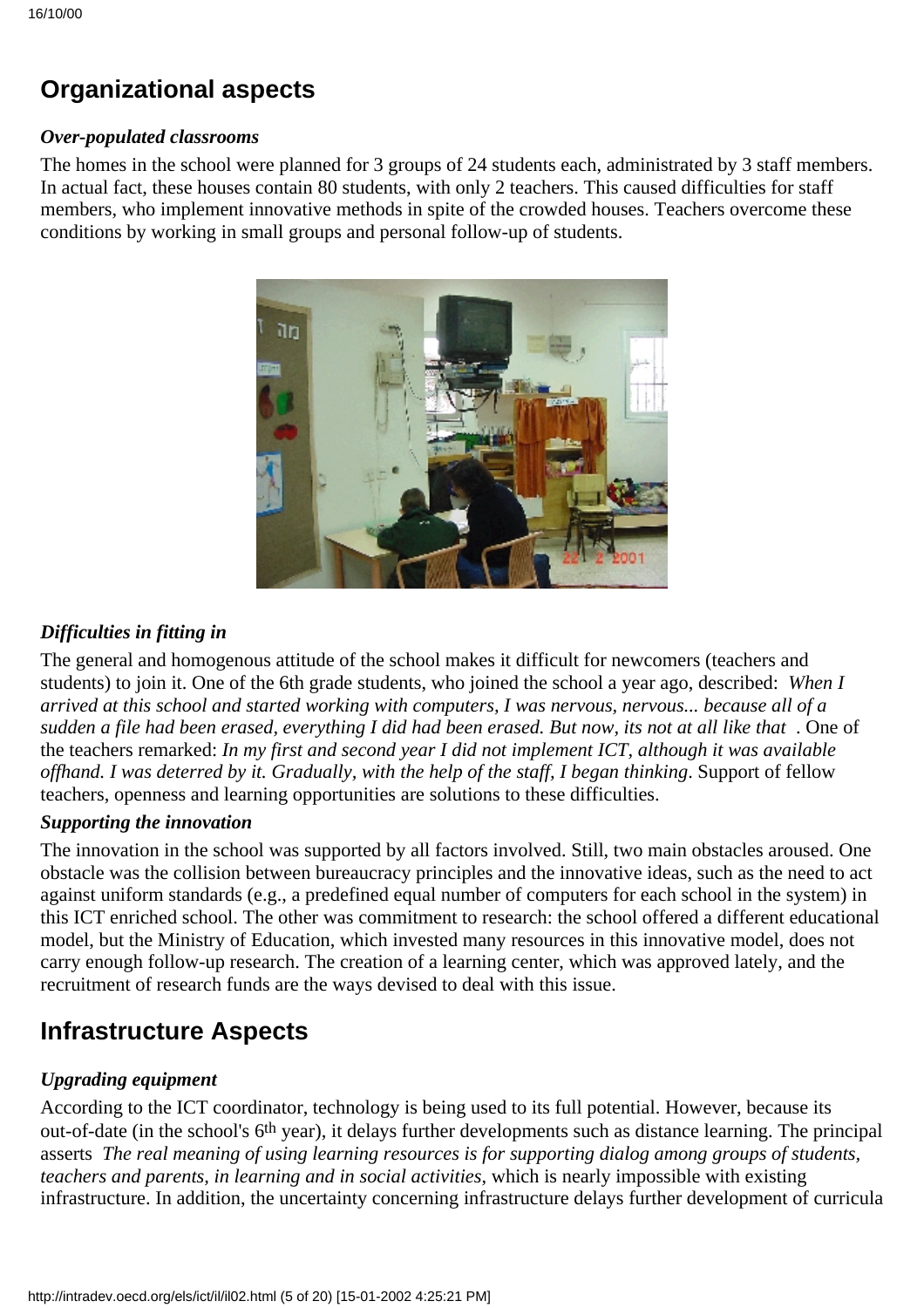based on innovative technology. The solution seems to be a multi-year upgrading program, funded by the Ministry of Education and the municipality. For the years 200-2001 additional 40 computers were promised to the school.

# **THE PRESENT**

# **The Evaluation of Change**

#### *Patterns of transferring the innovation and ICT*

The main idea of the school lies in the new relationship between students and knowledge via ICT. Therefore, ICT supports the innovation, and its transferability requires:

Teamwork: Development of learning activities and adapting curricula to the school needs obliges teachers to implement ICT in all subject matters. Teamwork is practiced in all subjects, but the level of achievements differ. In Cramim, Mathematics and humanistic (e.g., language, Bible, history, literature) teacher teams are the most advanced. Transfer among teams is achieved mainly through the sharing of a joint vision, and mutual learning, while each team develops and adapts new ideas to their particular subject matter.

Communication and Documentation: most of the communication between staff members is via e-mail and the school Website. The accessibility to information and the customary procedures enable daily updates, which are easy to follow. The principal says, that

*At the end of each week, I send messages to the teachers, including reference to the past week and announcement concerning the following week, in which I embed ideological principles relating to the uniqueness of the school. Teachers are requested to open their mailboxes at least at the end of the week, preferably twice a week. They know that if they do not the will not be updated. This enables order in our work, and facilitates a culture of sharing, among all staff members, not only subgroups. At the middle of the week, by turn, each teacher e-mails a case report, and other teachers respond to the described event... The usage of e-mail enables documentation of processes within the school. It also offers transparency..: the teachers learn to know me better, and I also learn about different aspects concerning each teacher.*

Knowledge System Expert (KSE): This staff member plays a key role in the school, as ICT expert and instructional advisor. The KSE's work with the teachers (in one-to-one as well as group instruction) made her a major factor for facilitating ideas and solutions among teachers, according to the needs of each staff member.

#### *Staff development concerning ICT and the innovation*

Staff development is based on two areas: mastery of ICT and development of learning activities according to students needs (ICT activities included). For ICT skills mastery, during the first 3 years the school staff received a 900-hour training (compared to 150 hours of training for ICT coordinators only, in other schools). The training included courses, private sessions, group sessions, and training within the school, adding up to a total of 2 hours a day. The result is that all teachers master ICT skills, and a third of them are experts on working in ICT enriched environments. New teachers are exposed to similar amounts of training. According to the KSE, *a teacher that enters the school could not function well or integrate if he or she do not use ICT*.

The pedagogical training is given to the staff as a whole, and to the subject matter groups according to their needs, supporting to their development processes. The principal, according to school goals, regulates personal training. In addition, the teachers share the knowledge and skills they have mastered with their peers.

#### *Leadership of the innovation and ICT*

The academic advisor and the school principal lead the innovation and ICT- implementation processes. The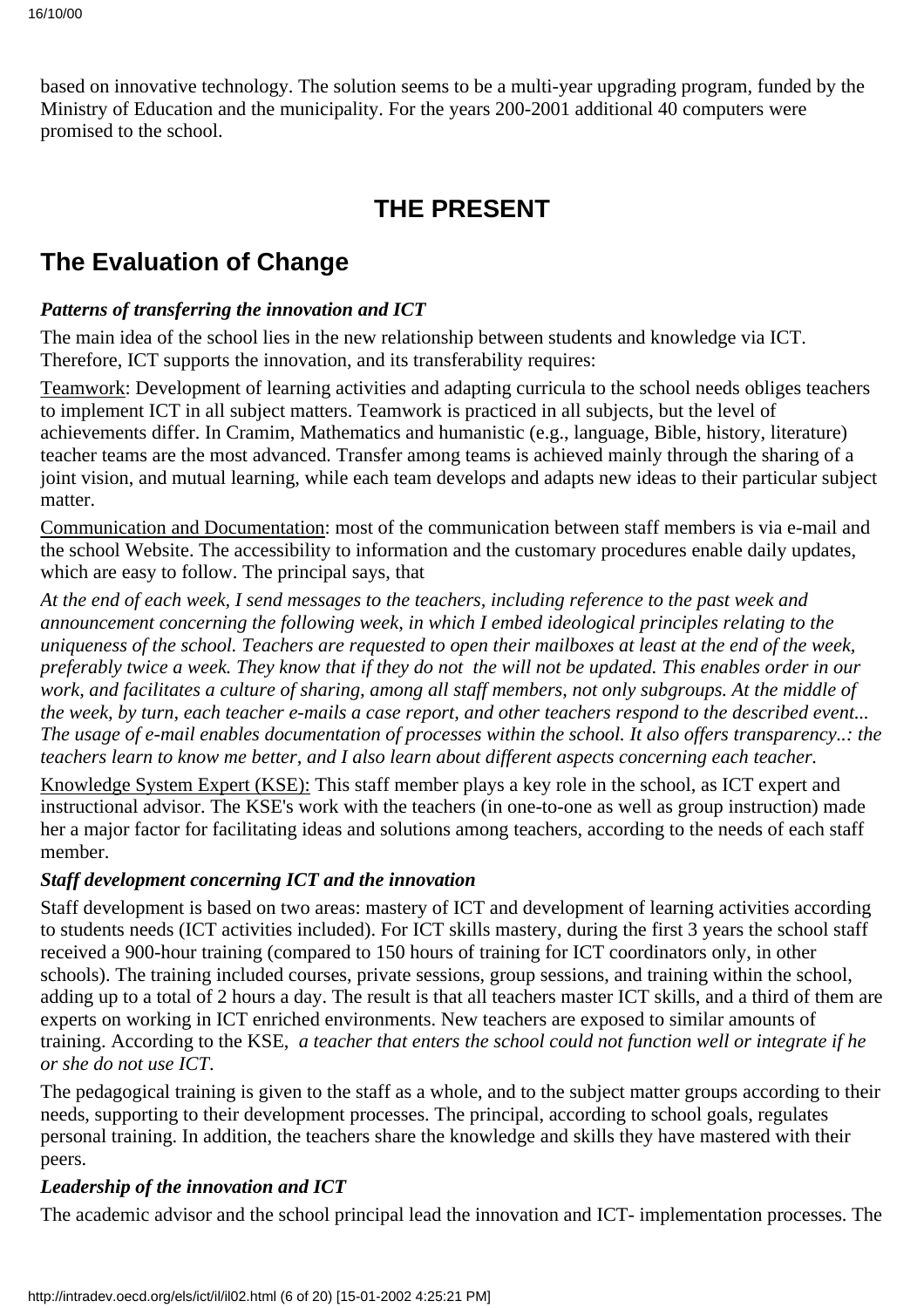academic advisor was the originator of the vision and the leader of the foundation of the school. He continues to write about the school, to conduct research and to spread the vision to other factors in the school surroundings. In addition, he supports the teachers in their personal growth and further academic studying plans.

The principal leads the translation of ideas into everyday practice and the staff teamwork in applying the vision. The KSE indicates that

*The principal gives opportunities to all staff members to learn and grow. If the principal is willing to listen, to accept and to change things, the staff is also willing to do the same.*

#### *The connection between the innovation and ICT*

ICT supports the innovation in a number of ways: first, enriching the variety of teaching methods and accommodating them to the students needs. As the Art teacher asserted:

*some of the students do not feel comfortable working with certain materials, and they experienced a disconnection regarding art classes. Now they can join the lessons... that way there are much less discipline problems, and the students are much more satisfied.*

Second, the motivation and academic challenge have grown. As the principal describes:

*In all the plans we have thought about how the technological means can facilitate and improve learning, and how we can improve ICT skills, because there are no computer lessons in school. For example, how to implement Excel regarding arithmetic sequence, writing about leaders in the Bible using databases, and displaying information and knowledge using presentation software.*

Third, connecting the staff to current reality. ICT enables teachers constant updating and a deep understanding of its the nature and significance in current times. As the principal asserts:

*Its part of the sensation of teachers of their belonging to the 21st century, belonging to what exists in the high-tech industry... if you take away the computers, you create a cut-off from society and the surrounding in general.*

Still, the innovation does not dependent totally and only on technology. The principal says:

*... the computer widened the possibilities... but the computer itself will not make the change*.

The KSE added:

*If the computers were taken away, the school would not collapse. The teachers know how to cope with difficulties, and would have to define new goals to aspire.*

### **Outcomes**

#### *Infrastructure*

In the school there are 176 computers serving 1,000 students, 6 computers for administration, and 40 personal computers for teachers. All computers are connected to one network. This amount of computers is exceptional in comparison with other schools in Israel (5-8 students per computer in Cramim, compared to 14-18 computer defined by national standards).

In addition, the school has peripheral equipment that includes printers in every home, CD-ROM drives, a digital camera, a CD-R/W drive and scanners. Software includes: Office applications, drill and practice programs, simulations, educational games, Internet browsers, e-mail software, electronic encyclopedias, MBL, tutorials and statistics software. The Ministry of Education and the municipality fund all equipment. ICT infrastructure was an integral component of the planning and design of the school building, so the location of the computers and other technological facilities within the varied school dependencies were carefully planned ahead.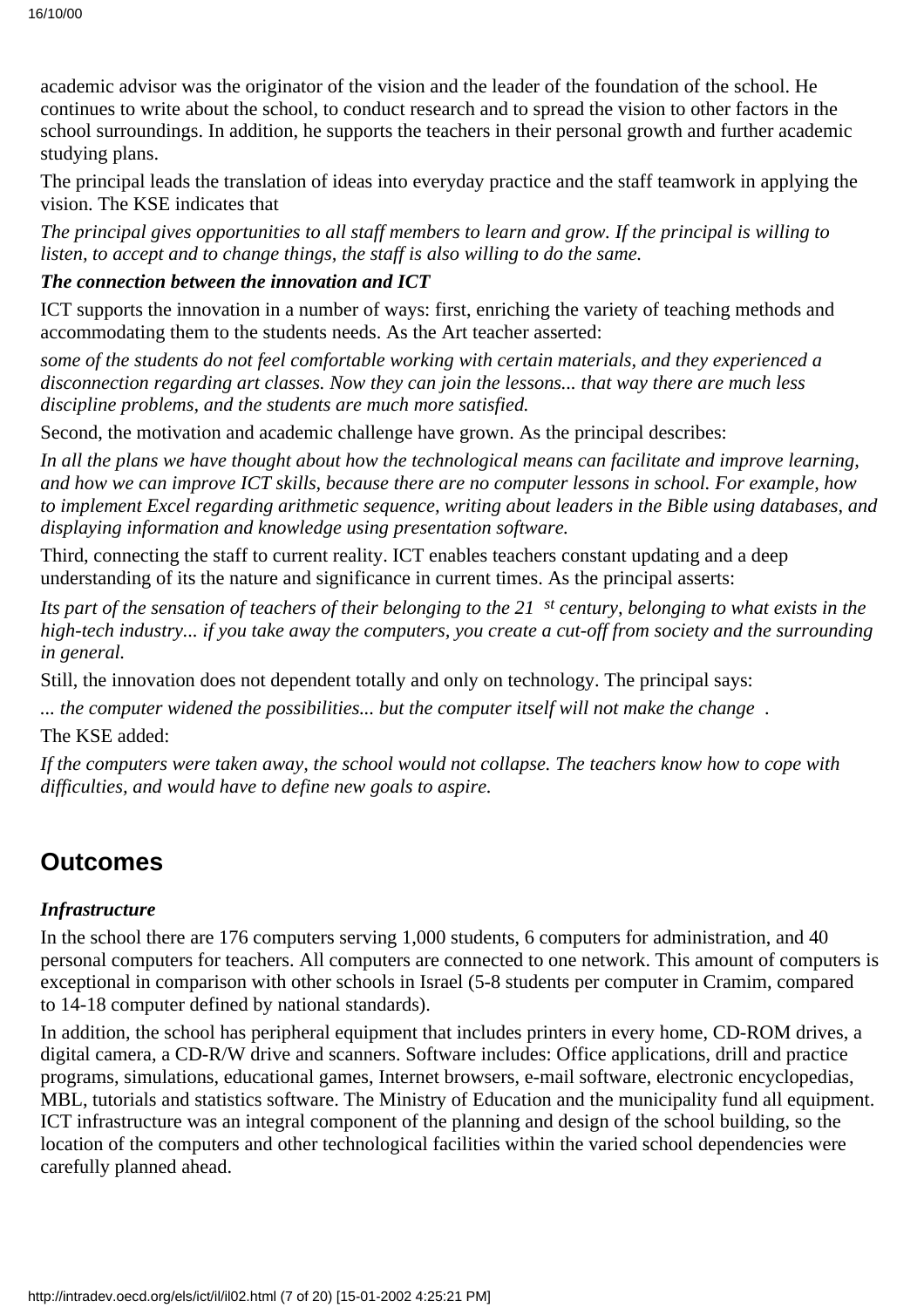

The usage of Internet and e-mail by teachers began as early as 1995, and by students by 1997. All 4th grade student use e-mail and the Internet. By the end of the 4th grade, a student in Cramim school communicates with teachers via electronic means, use e-mail for projects and use the Internet for searching databases. In addition, the students use all Office applications, simulations, creation software, applications for learning particular subject units and interactive encyclopedias. The students use computers on an average of one hour a day.

The school has a Website, containing general information, learning units, links to resources for teachers and students, assignments, learning materials, billboard messages, art exhibitions and distance learning units

Support is given according to needs by the KSE on a full time position, not typical of other elementary schools.

Since the opening of the school on September 1995, ICT has not been upgraded. Some of the teachers who received laptops and printers have acquired at their own expense updated models. According to the KSE, the aging of ICT delays the continuation of pedagogic development of the school.

#### *Efficiency of the innovation and ICT*

The implementation of ICT in teaching is practiced from kindergarten to 6th grade, during all school years and in all subjects (see Appendix 4). The computer is considered a means of developing deferential teaching and facilitating the responsibility and the independence of the students. Professional teams develop learning materials implementing ICT. Most teachers claim that this method demands more working hours, but that it does pay off.

Results are reflected in the satisfaction of students and parents, and in minor incidents of missing school or being late. Teachers and students take pride in the school. Professional pride of the teachers is noticeable, and there is relative stability of staff members (5% rotation rate). Teachers and students demonstrate high ICT competency (see appendix). Students are capable of using ICT at home. The atmosphere at the school is also a major factor in its success, as explained by one of the mothers:

*When I come here, immediately I feel a homelike atmosphere, a supportive atmosphere. The principal receives the students with a smile... all this is very important.*

#### *Academic Strictness*

The main attitude of the school is to demand hard work and excellent achievements from the students, along with supporting them according to their needs. Results show success. The academic advisor quotes findings from a research on the school, according to which its main effect is on motivation, and through it on achievements. The research shows that in comparison with other elementary school graduates from the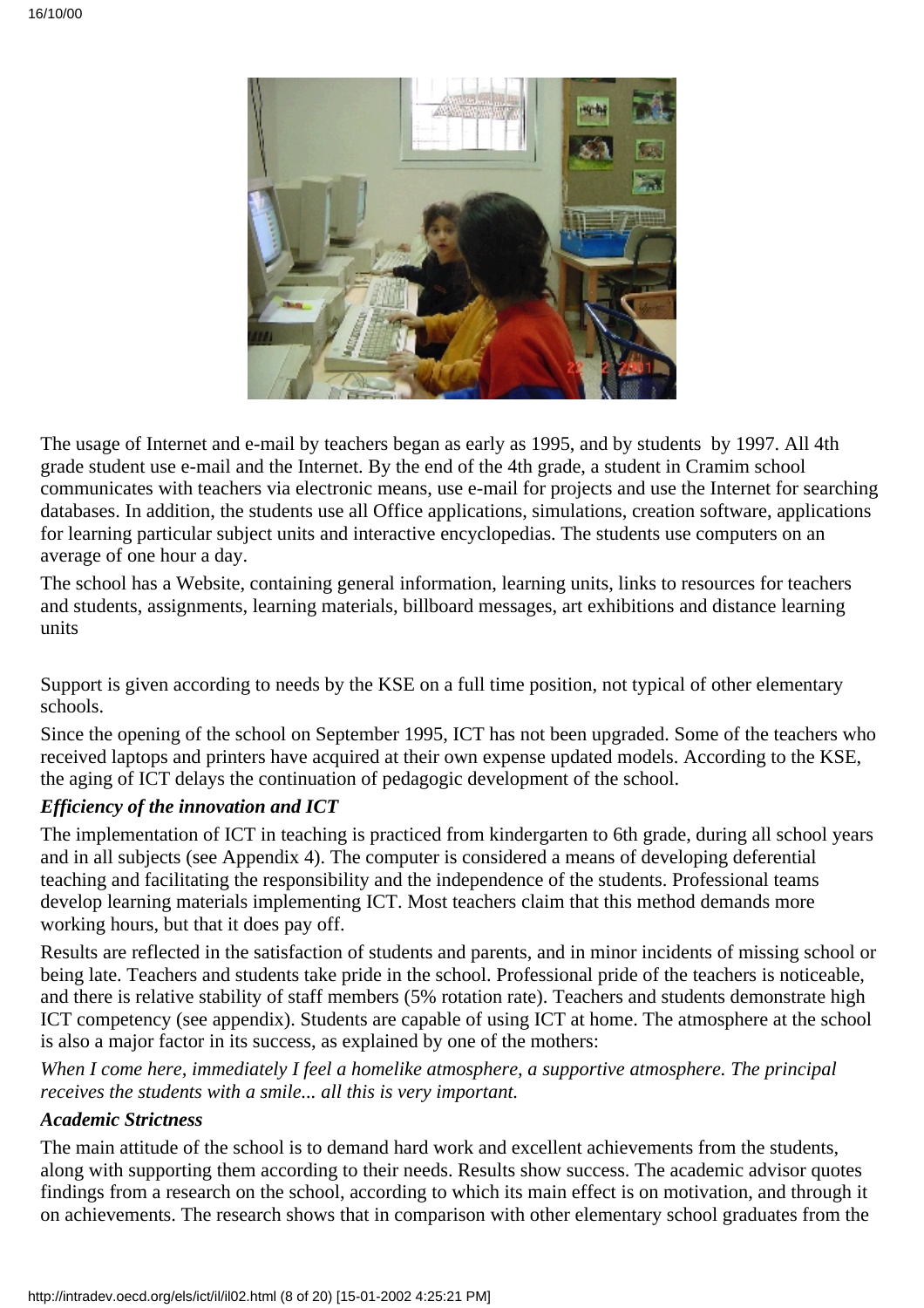neighborhood, the average grades of Cramim graduates in English, math, language skills and civics was higher. In the motivation questionnaire, it was found that the group of low-motivated students was smaller at Cramim (about 15%) than at other schools (about 30%), the average-motivated students was abut 55% at Cramim (about 40% in other schools), and there was no difference among highly motivated students.

Parents who compare achievements of their children learning in Cramim with those of their older siblings, who learned in other schools, acknowledge higher academic achievements as well. These high achievements are ascribed to all components of the school (staff, teaching methods), not only to the implementation of ICT.

The students themselves indicate better learning using ICT:

It s better, that s for sure. In my former school I wasn t anything special, and here I m a success. In the *Internet there is more material, and that helps. Mostly I learn from others. The teacher gives us work, and others do marvelous things, so I ask them How do you do that? and I learn.*

#### *Equity*

Most of the people interviewed agree as to the benefits of the new system for the Cramim students, however, not equally. Students claim that whoever doesnt have a computer at home (about 10%) are at a disadvantage, in spite of the possibility to stay at school beyond school hours, because *he cant go home early, and has to stay till 3 oclock*.

According to the academic advisor *There is a group of students that do not exactly enjoy the freedom and the autonomy. I dont think we have very good solutions as to how to go about them and how to handle them*. The principal adds: *... We do see how the computer helps students with difficulties, how it can be a tool for students with disabilities. For average children, the computer enables several ways of expressing ones differences*.

Among parents, some think, *The computer will leave some students behind, if they wont use computers wisely*, while others assert that *You teach according to a personal pace*, therefore, students are not lost.

The KSE adds that computers *Give equal opportunities for all students*, in spite of the fact that *students with high capabilities always profit more than those with lower abilities, regardless of computers. It has to do with the ability to learn, not to depend on he teacher*.

### **Implications**

#### *Acceptance of the innovation and ICT*

The innovation and ICT implementation began at the same time, with the foundation of the school. During the first year the staff dealt with learning ICT and its implementation in teaching and in the new curricula, and since them an effort has been made to develop and improve this perception. *Those who did not agree with the innovation was free to go*, says the principal, meaning that joining the school staff was conditioned by accepting the innovation.

Hence, not all teachers respond to the innovation equally. Some invest long hours, and some less. Some are deterred during their reception, and some fit in right away. The drama teacher, for instance, is trying to save her territory *clean of computers, totally clean... only the human factor, without the interference of technology*. She stays in the school *because here they accept me, they give me space, they give me legitimization to do all these things... and because I like the staff*.

#### *Transferability of the innovation and ICT*

As to the question of transferability, there are a number of issues. First of all, as the principal phrased it *I dont think the innovation as a whole should be implemented, rather each school should decide what to*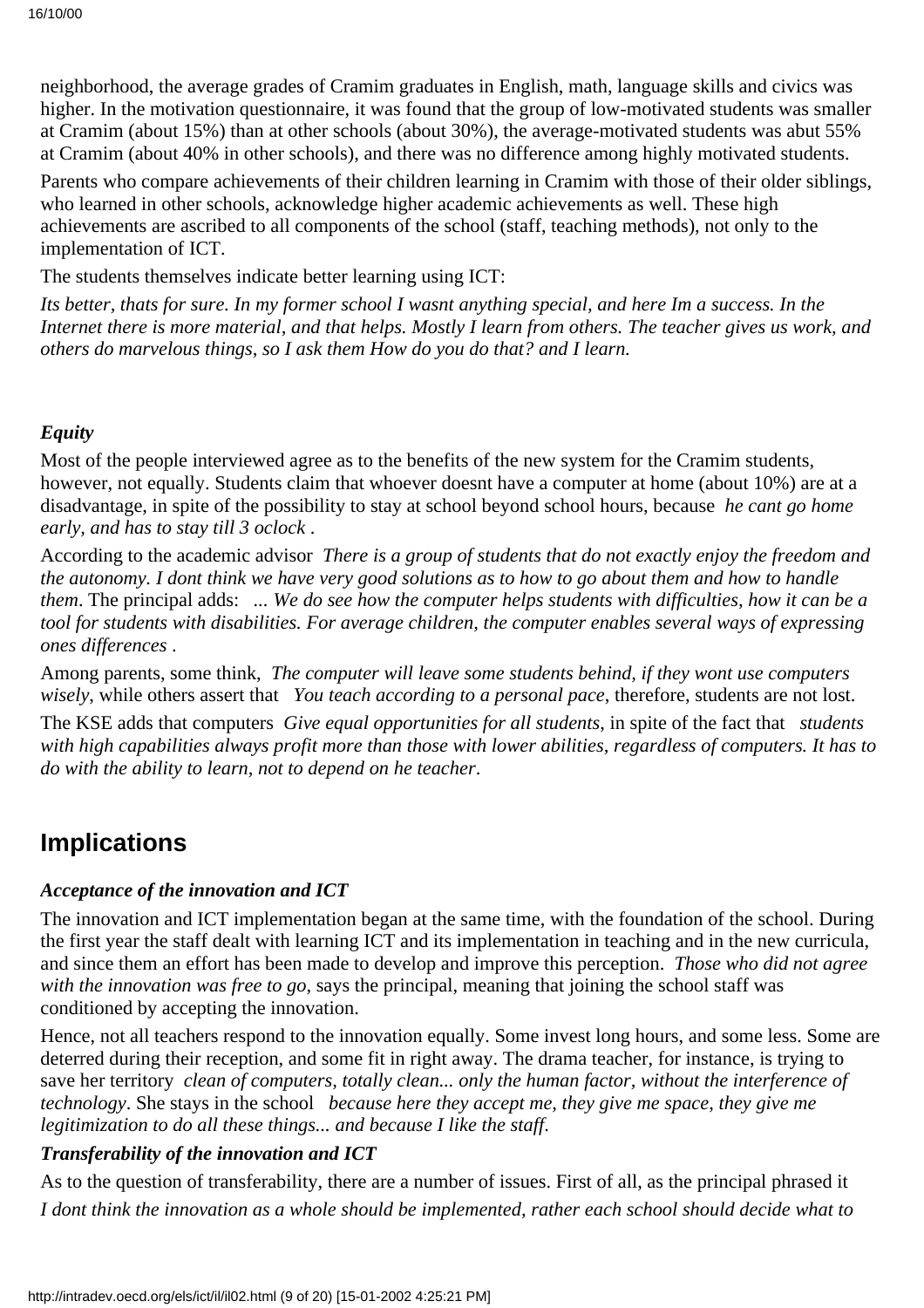*renew... if they want, what they want, and then to translate it to their own needs. But some things can be applied: learning in an ICT-saturated environment, formation of curricula using ICT, teamwork. From us you can receive guidance and the support required.*

As for infrastructure, it is more difficult to duplicate, because of the high cost (1\$ million in 1995). However, as the KSE put it *a lot of schools receive computers, but that doesnt mean that a change occurs in them... only if they form their dream, will they be able to reach somewhere*. The important component missing in most schools is a vision, or a whole pedagogic understanding. *No doubt that a lot of ideas within this school are in other schools as well*, says the academic advisor, *but I do not know many places with integration, an institutional point of view and long term support, like in this school, and these are its exclusiveness*.

Another meaningful component for transferring the innovation is, according to the academic advisor, the enormous amount of professional training. Training included all areas: curricula, pedagogy, technology, assessment, organizational structure and relationship with parents and the community. still, even if such training would take place, the academic advisor is not certain that *it would be enough to spread the innovation*.

Finally, the parents feel that the structure of the neighborhood is an important factor as well. A small and homogeneous neighborhood is a facilitating factor, as explained by one of the parents: In small neighborhoods, 1500 families, integration is better. One of the mothers added: *Most residents here are of the same social-economic class. Im not sure that in another place it will be the same*.

### **MAIN HYPOTHESES**

### **The Role of Technology in the Innovation**

Most of the evidence from Cramim school support the opposing hypotheses, stating that technology serves as an additional resource, not as a facilitator, and that the same forces that drive the innovation (the pedagogical vision) drive technology applications. The school has a vision known to all teachers, and parts of it are applicable without ICT (such as teamwork, differential teaching, and fostering an independent learner). Teachers feel that without ICT the school will not fall apart, but will find another vision. However, the accessibility of ICT, the pressure to use it, the massive training and the intensive implementation all indicate a great weight that technology had in facilitating and supporting the innovation.

## **Transferring the Innovation**

The evidence supports the claim that technology works differently than traditional innovations, therefore creating different patterns of transference. In Cramim, *whoever didnt fit in the innovation was free to go*, according to the principal. This means that joining the school is a package deal, including the acceptance of the innovation. Therefore, the innovation was school wide, including teachers, students and parents at the same time. Differences among teachers resulted from their pace of adoption of the innovation, depending on difficulties in abandoning traditional patterns, fear of novelty and suspicion towards it. One of the mothers described:

*In the first year I was very suspicious... watched and thought Wow! Doesnt the teacher miss anyone?* When my child was in kindergarten, I thought Oh, this is innovative, experimental, and we re screwed, but *I said Oh, well, what can you do, if hes so smart, hell be smart anyhow. But when I saw that in kindergarten they already know how to read, I calmed down.*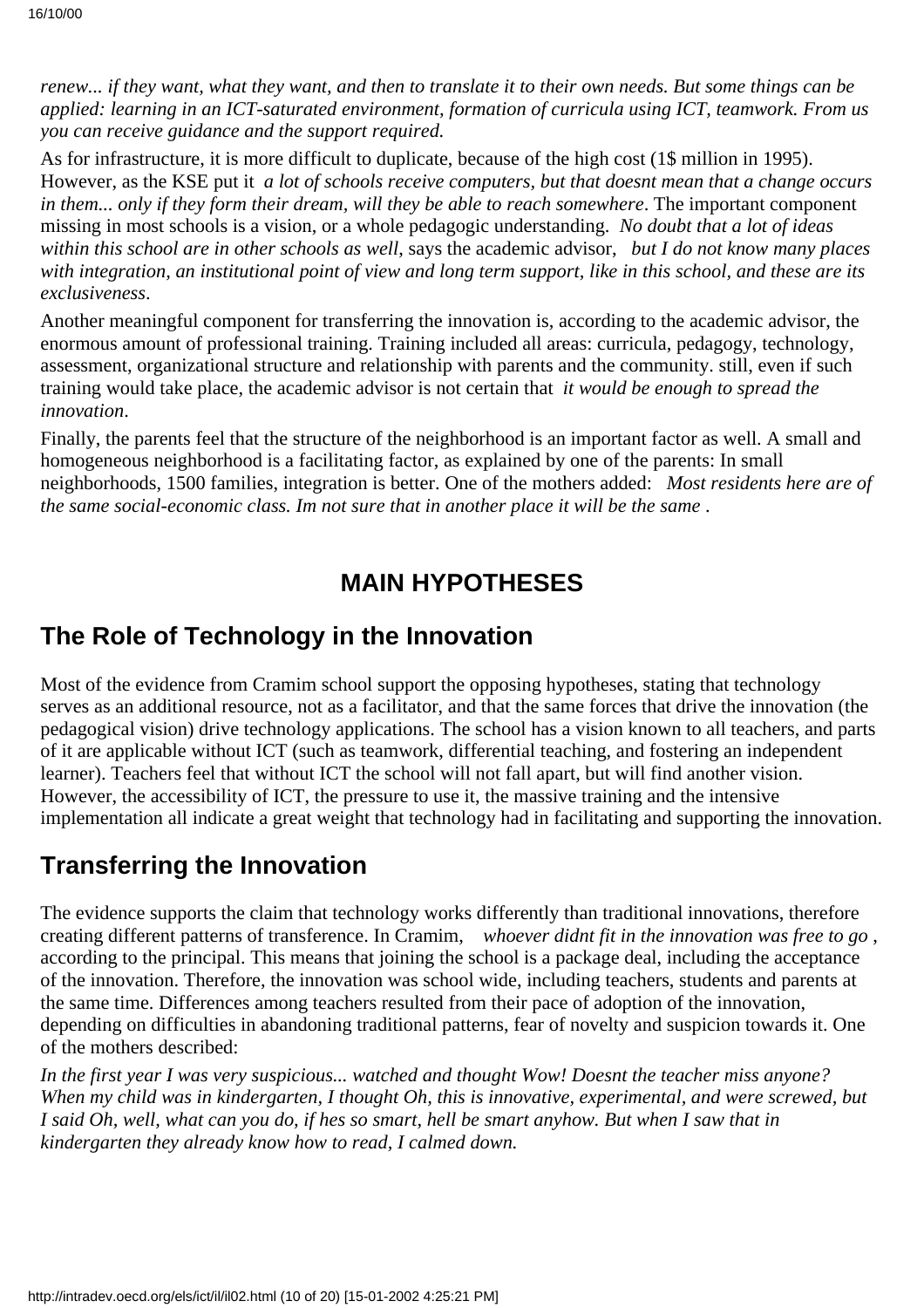### **Implementation of ICT**

The evidence at Cramim supports the argument that successful implementation of ICT depends mainly on staff capability to assimilate ICT in teaching and learning processes. The amount and variety of teacher training assured competency of staff regarding ICT implementation, aimed to benefit the most from it. In addition, the wide range usage of ICT in all subject matters, all grades and at all times made ICT a vital and essential means of learning. Students were lead by their teachers in an effort to improve their ICT skills, fostering wise usage of technology in pedagogical practices.

# **Digital Gap**

It seems that the educational gaps between students from low and high-income families are not as wide as expected, since all students have equal accessibility to ICT. In addition, weak students, for example students with learning disabilities, have a personal program built especially for their needs. The neighborhood is homogeneous in its social and economic background, and 90% of the students have computers at home, therefore, they can also work at home, after school hours.

However, the general notion is that there is a growing gap between stronger and weaker students, due to better utilization of ICT by stronger students. The weak students need support and assistance, which is given in small amounts (considering the amount of 40 students per teacher). One of the fathers claimed:

*If each teacher had 20 students instead of 40, it would have been beneficial for everyone. Not all students know how to use computers, but if the amount were altered* [of students per teacher]*, no doubt it would have been helpful for everyone. But as things are, even if you try very hard, its impossible.*

The meaning is, that the economical gap is not the cause of differences among students, but the gap in learning abilities, and these are not necessarily overlapping.

## **Academic Standards**

In Cramim, ICT supported the high academic standards of the teachers and the school. The principal asserted:

*The standard of demands is growing, because the computer enables to refer to formats of submission, aesthetics, richness of data resources, reference to the credibility of sources, pictures. This brings an improvement in the quality of submission and in the reference [to the products], which has a bearing on demands of greater depth. It is not enough that the page is aesthetic.*

The opposite hypothesis is that ICT can bring about lowering of academic standards, due to waste of time surfing the web, which occupies staff and students. Teachers encompass this by directing students exactly and in accordance with educational goals.

## **IMPLICATIONS FOR THE FUTURE**

In the six years of its existence, this school presents an innovative model for integrating pedagogy and technology. The wide usage of ICT in all subject matters, all the time, by all students (aged 5-12), together with a variety of teaching methods, referring to personal differences among students and staff teamwork in the development of curricula, all these have created a successful learning environment. This environment brings about high achievements, in addition to satisfaction among students, teachers and parents. Two questions accompany the school in stepping towards the future: will the innovation preserve itself, and how, if so, will the school influence its surroundings.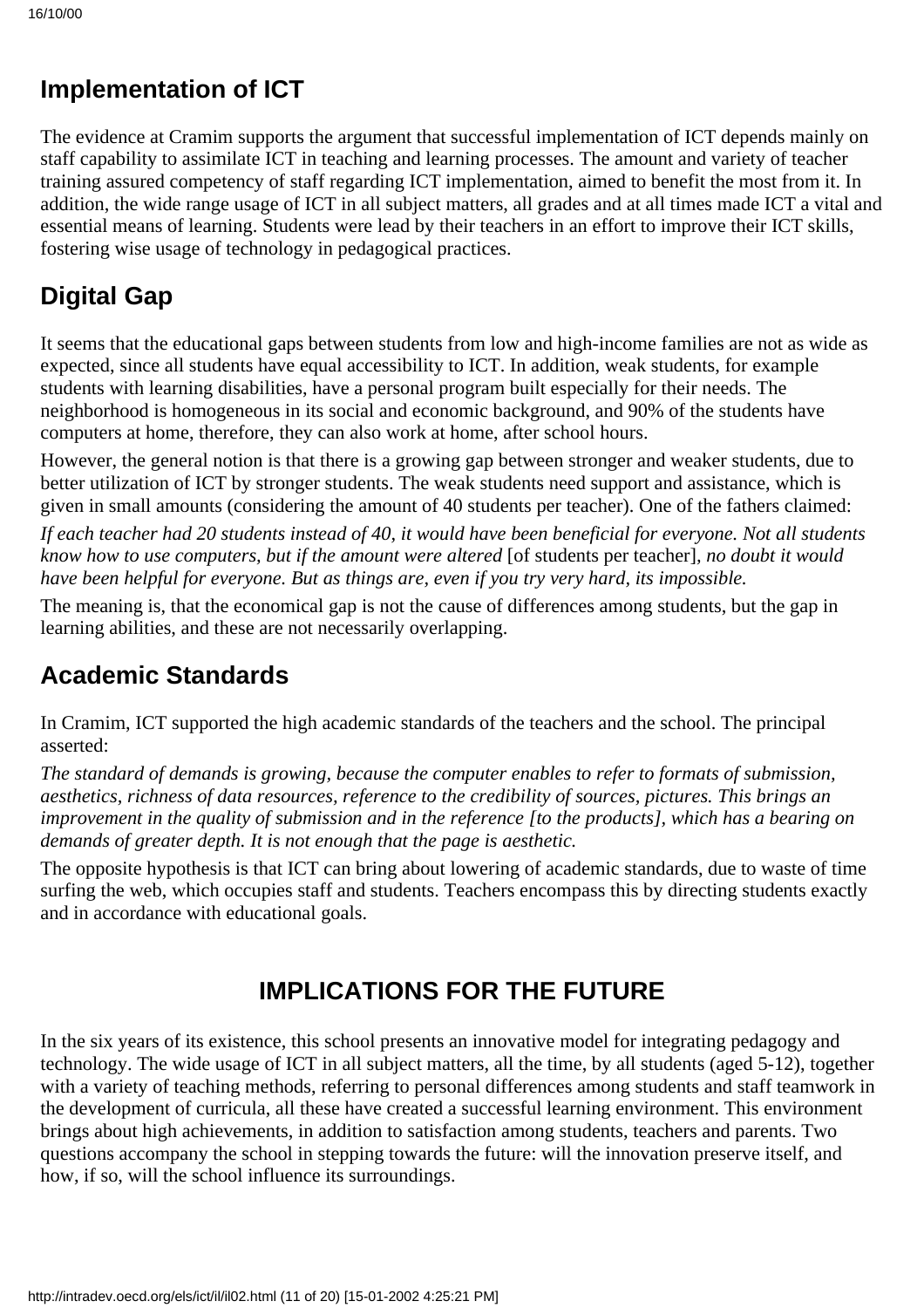## **Stability of the Innovation**

The innovation of the school depends on two main factors: the staff and school atmosphere within, and outside political support. It seems that from the teachers point of view, the school has arrived at a balance, based on teamwork, teacher training, ongoing learning and development of professional expertise. The evidence is the low rate of replacement of staff members, and their general feeling of content. It seems that the working norms have created a contexture of internal logic, that even replacements in administration staff will not necessarily affect it.

<span id="page-11-0"></span>Regarding external support, the preservation of the innovation demands constant inflow of resources (e.g., upgrading of infrastructure, technical support, and pedagogical support). However, the exclusive support needed collides with the principle of standardization of resources<sup>[1]</sup> that characterize the whole educational system. As long as external support is available, the innovation will continue. The academic advisor explains:

*This school is very different from the existing system, but is a part of it. I do not think it has the adequate support, and there is much wear of school staff. Every system eventually gravitates to the average, but we keep making efforts so that will not happen. As long as energies are invested, this will be an innovative school. But I do not delude myself... if you do not invest, the system steps towards chaos, and because order in this school is special, there is a problem. As of the present, the education system does not invest, support or renew to a satisfactory extent, as it should in an experiment. That is why I would say that I am skeptic.*

### **Innovation as a Learning Model**

The stability of the innovation depends on the extent in which the school becomes a learning model and a source of information for other schools. Two conditions are vital for the school to become a model: research and a system for spreading the accumulated knowledge.

Research: Research and documentation have been done by researchers at the Tel-Aviv University, but not as sufficient as it should be. The academic advisor claims:

*A large part of the bureaucratic system thought that its job had been done in the mere decision to invest at the starting point. That was a mistake, because he educational system should follow the project throughout its course. I cannot say that the system is an intensive partner for learning and improving. We do make efforts, and there is a great deal of documentation for this project, but it is hard to say. There is also a great deal of interest in the school from the in-between level: principals, heads of education departments come and try to learn the system. There is a lot of interest from abroad. But to say tat the formal bodies and institutions learn, its hard to tell, and I think its a pity.*

Transferring the Knowledge: In this year, the school opened a learning center supported by the ministry of education, destined for this purpose. In this center, teachers of the school teach different courses dealing with the pedagogy of the school, using the accumulated experience of Cramim. As phrased by the KSE:

*One can learn from any one of the staff members working here. One can learn many things, especially about working in a new system with unfamiliar things, solutions for learning, for listening, for assessing and criticizing others, and an effort to understand teamwork, which is unusual.*

Summing up the innovation, the components are connected to one another: for the innovation to continue, more resources are needed. To attain more resources, research is needed to display the uniqueness of the model and its outcomes, as well as a center for transferring the knowledge and experience. That way, everyone will benefit the school, the teachers, the research, other schools and the education system. The actualization of the vision depends on the extent by which long-term considerations will be heard by decision-makers.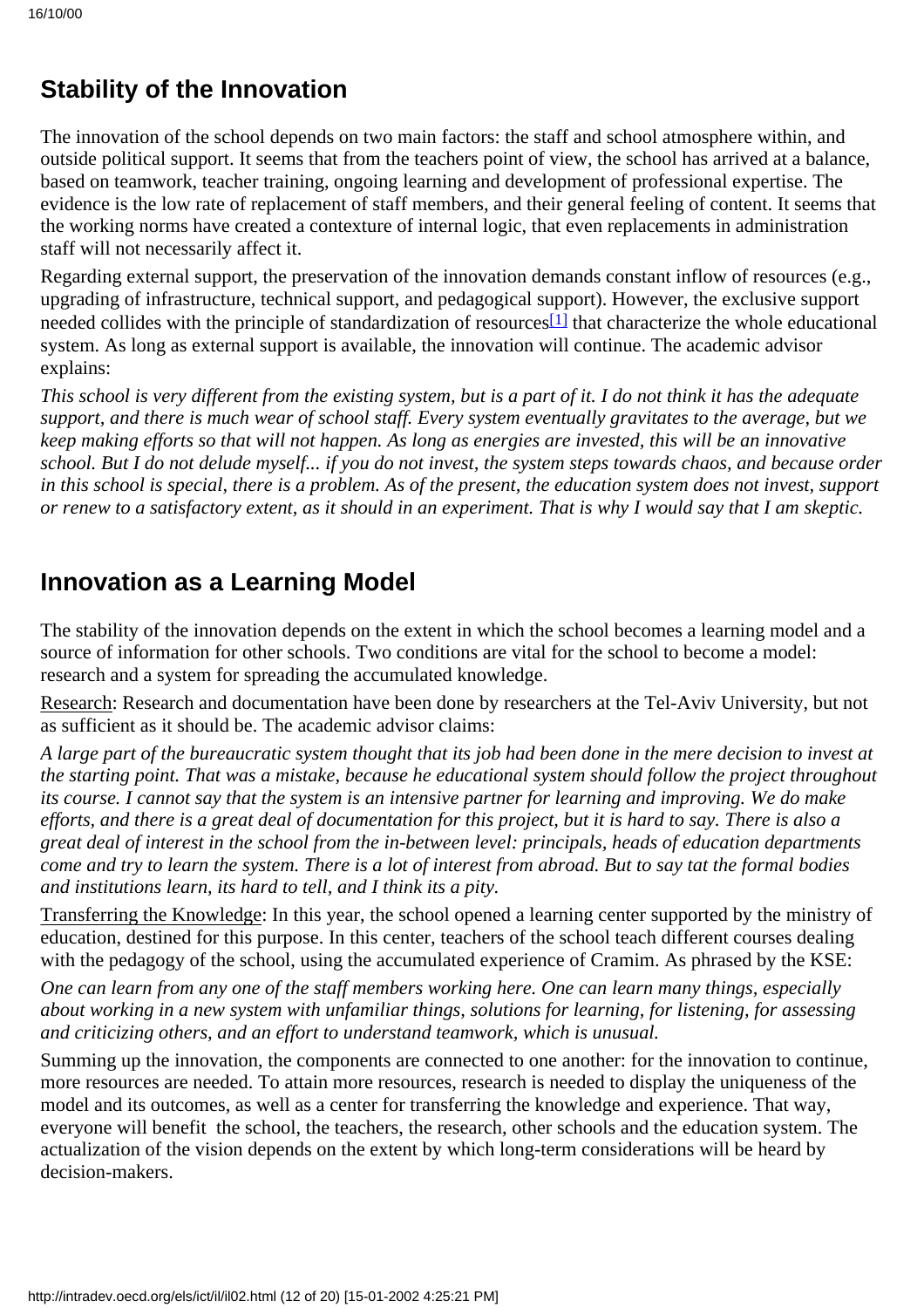### **APPENDIX 1: METHODOLOGY**

**Research Team:** The research team included 3 researchers, which divided the data collection between them: Dr. Dorit Tubin head of team, and Alona Forkosh-Baruch and Maya Chachashvili team members. The interviews of the focus groups were held by teams of researchers, while the personal interviews were mostly held by one researcher. The observations were held either by pears of researchers, or by one researcher.

**The Data:** Data collection lasted between December 2000 to February 200. The chart below describes in detail all the data collected. All interviews were recorded and all observation details were written down. All data were transcribed into digital files and uploaded to the Israeli research Website, at <http://muse.tau.ac.il/ict/>. The average length of each interview was an hour and a half. The focus group interviews were even longer (an average of two hours). The observations lasted the length of the lesson, usually 45-50 minutes. According to the material collected, a data matrix was built, which served as a basis for the final report. The matrix and the report were written by the head of the research team, then reviewed by other team members.

#### **Interview and Observation Chart for Cramim School Dec. 2000-Feb. 2001**

| <b>Research Tool/Action</b>                       |   | <b>Date and Hour</b> | <b>Name of Subject</b>                          | <b>Role of Subject</b>                                |  |
|---------------------------------------------------|---|----------------------|-------------------------------------------------|-------------------------------------------------------|--|
| Phone contact with principal                      |   | 27.11.2000           |                                                 | Principal                                             |  |
| Pre-research meeting                              |   | 11.12.2000           | Yaffa Ben-Ami                                   |                                                       |  |
| Administrator interview                           |   | 11.2.2001            | Prof. David Chen                                | Academic advisor and<br>founder of the school         |  |
| Principal interview                               |   | 10.12.2000           | Yaffa Ben-Ami                                   | Principal                                             |  |
| Principal questionnaire                           |   | 12.1.2001            |                                                 |                                                       |  |
| coordinator interview                             |   | 21.12.2000           | Jennie Graiffer                                 | Knowledge engineer                                    |  |
| Coordinator questionnaire                         |   | 22.2.2001            |                                                 |                                                       |  |
| Observations                                      |   | 21.1.01, 10.15       | Sigalit Gabay                                   | Language studies 5th-6th<br>grades                    |  |
|                                                   |   | 22.1.01, 10:15       | Rachel Fillo                                    | Mathematics 5 <sup>th</sup> -6 <sup>th</sup> grades   |  |
|                                                   | 3 | 28.1.01, 8:30        | <b>Sigalit Gabay</b>                            | Joint subject 5 <sup>th</sup> -6 <sup>th</sup> grades |  |
|                                                   | 4 | [22.2.01, 10:15]     | <b>Sarit Brooks</b>                             | Young division                                        |  |
| <b>Involved teachers focus</b><br>group interview |   | 14.1.2001            | Sigalit Gabay, Sarit<br>Brooks, Rachel Fillo    | Art teacher                                           |  |
| Uninvolved teacher<br>interview                   |   | 1.2.2001             | Merav Yarkoni                                   | Drama teacher                                         |  |
| Uninvolved teacher<br>interview                   |   | 15.2.2001            | Mira Shaked                                     |                                                       |  |
| Involved students focus                           |   | 22.1.2001, 11:00     | 5 <sup>th</sup> -6 <sup>th</sup> grade students | House 12 students (5 <sup>th</sup> -6 <sup>th</sup>   |  |
| group interview                                   |   |                      | from Rachel Filo s class                        | grade)                                                |  |
| Parents focus group<br>interview                  |   | 19.2.2001            |                                                 |                                                       |  |
| Computer skills survey                            |   | 8.1.2001             | School teachers                                 |                                                       |  |
| Documentation                                     |   | School web site      | http://www.cramim.rishon.k12.org.il/            |                                                       |  |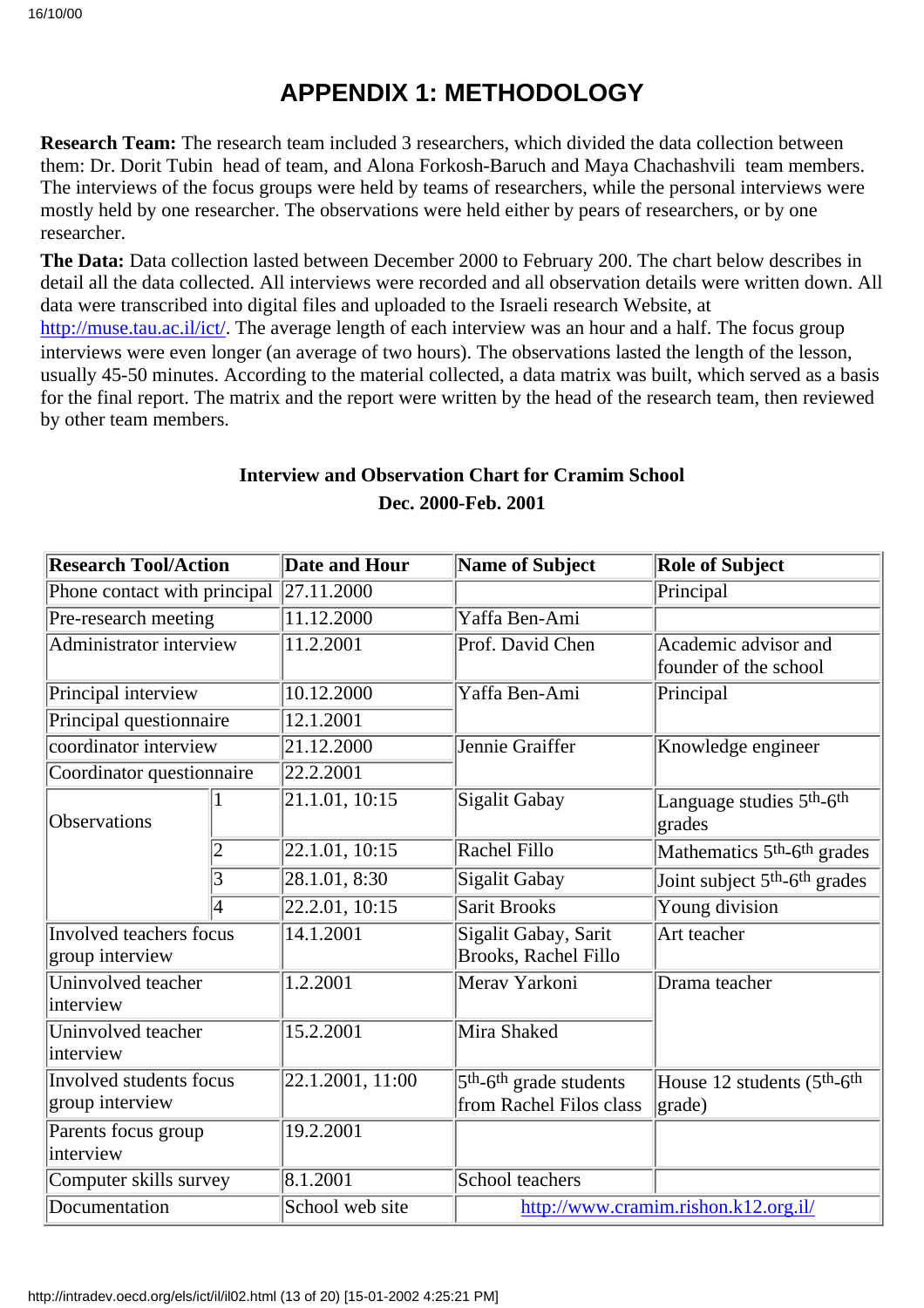# **APPENDIX 2: TEACHERS COMPUTER SKILLS**

### **Results of ICT Skills Survey among Teacher Population**

#### *Methodology*

The questionnaire was handed out in the teachers room, and filled out by 10 out of 50 teachers on the school staff. Some answered immediately (8), and 2 handed it to the school secretary later on. The teachers who participated in the survey were classroom teachers and subject teachers, teaching all grades from kindergarten to 6<sup>th</sup> grade.

#### *Results*

There is connection between the feeling of ease of teachers while using the computer and the importance they ascribe to ICT skills. Most teachers feel comfortable regarding skills they find useful (apart from graphic software). The following chart (Figure 1) displays the answers of teachers regarding their feeling towards ICT and the importance they ascribe to the ICT skills.

**Figure 1**: Percentages of repliers of answer 1 (on 1-4 scale) regarding the feeling of comfort with ICT and extent of importance of ICT skills



Analysis of the frequency in which students use ICT applications shows that the average usage lies between a few times a week (word processing) to once in a while (creating web pages). According to teachers reports, all applications are used in Cramim, most of them on a frequency of more than a few times a month. Data is displayed in Figure 2.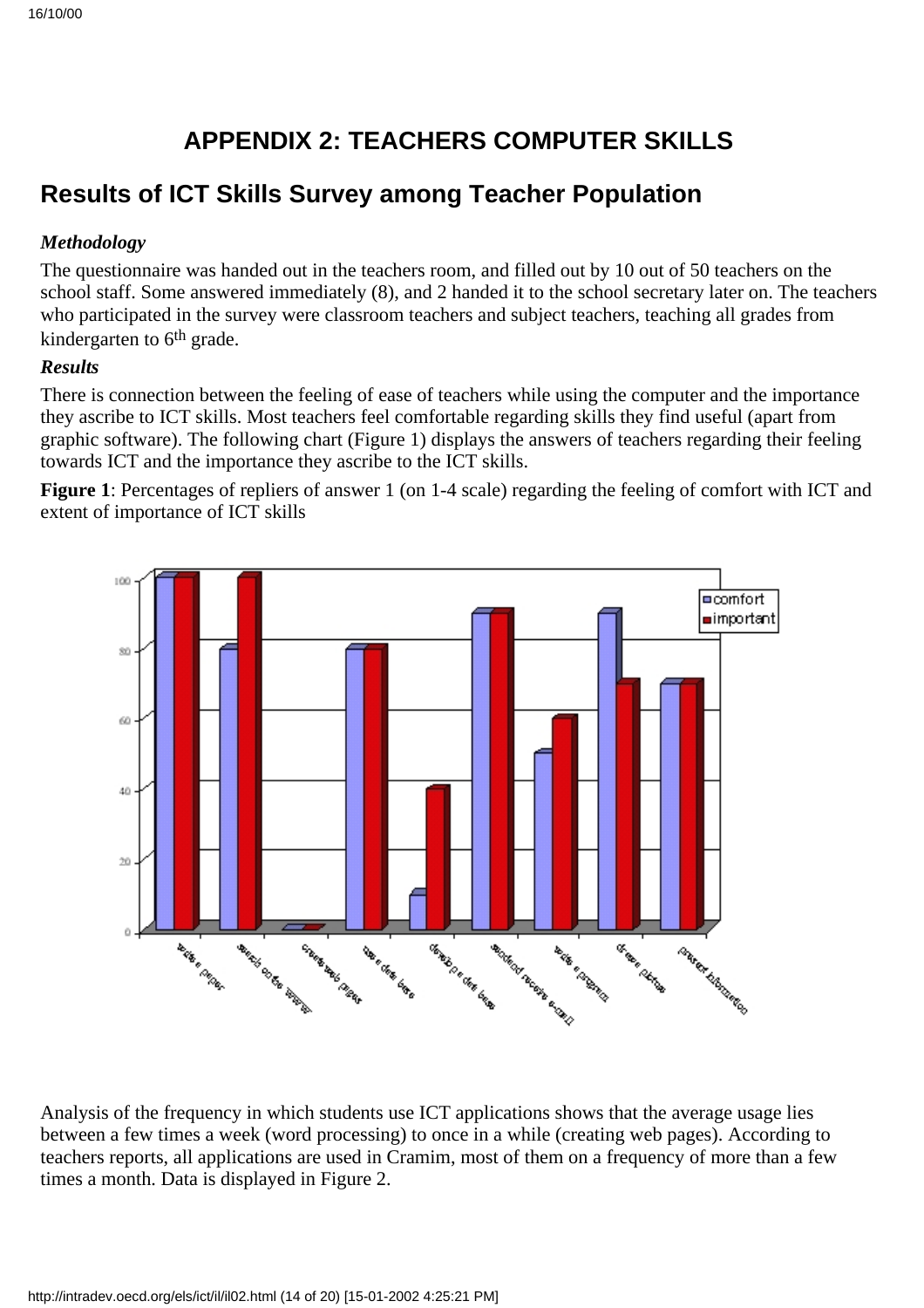

**Figure 2:** Average usage of computers on a scale of 1-5: 1 a few times a week, 2 - a few times a month, 3 once in a while, 4 - never

Teachers in Cramim define themselves as competent users of computers. Not one defines herself as weak in computer skills. The distribution of their answers is as follows:

|                                          | Good | Mediocre | Weak |
|------------------------------------------|------|----------|------|
| How would you define your ability to use |      |          |      |
| computers?                               |      |          |      |

As for policy of ICT implementation in the last year, the distribution of answers indicates a reasonable rate of implementation in different areas:

|    |                                                                                                                             | Yes | No |
|----|-----------------------------------------------------------------------------------------------------------------------------|-----|----|
| 31 | Had there been assessment of computer usage among students?                                                                 |     |    |
| 32 | Can you create or alter a web site with one of the classes you<br>lteach?                                                   |     |    |
| 33 | Do you participate in a virtual course on the internet as a student<br>$\alpha$ tutor?                                      |     |    |
| 34 | Do you involve your students in collaborative learning on the<br>Internet with students from other classes in other places? |     |    |

Not all teachers answered the following questions, but it seems that computers are widely used for content learning and for doing individual projects. Distribution of answers is as follows: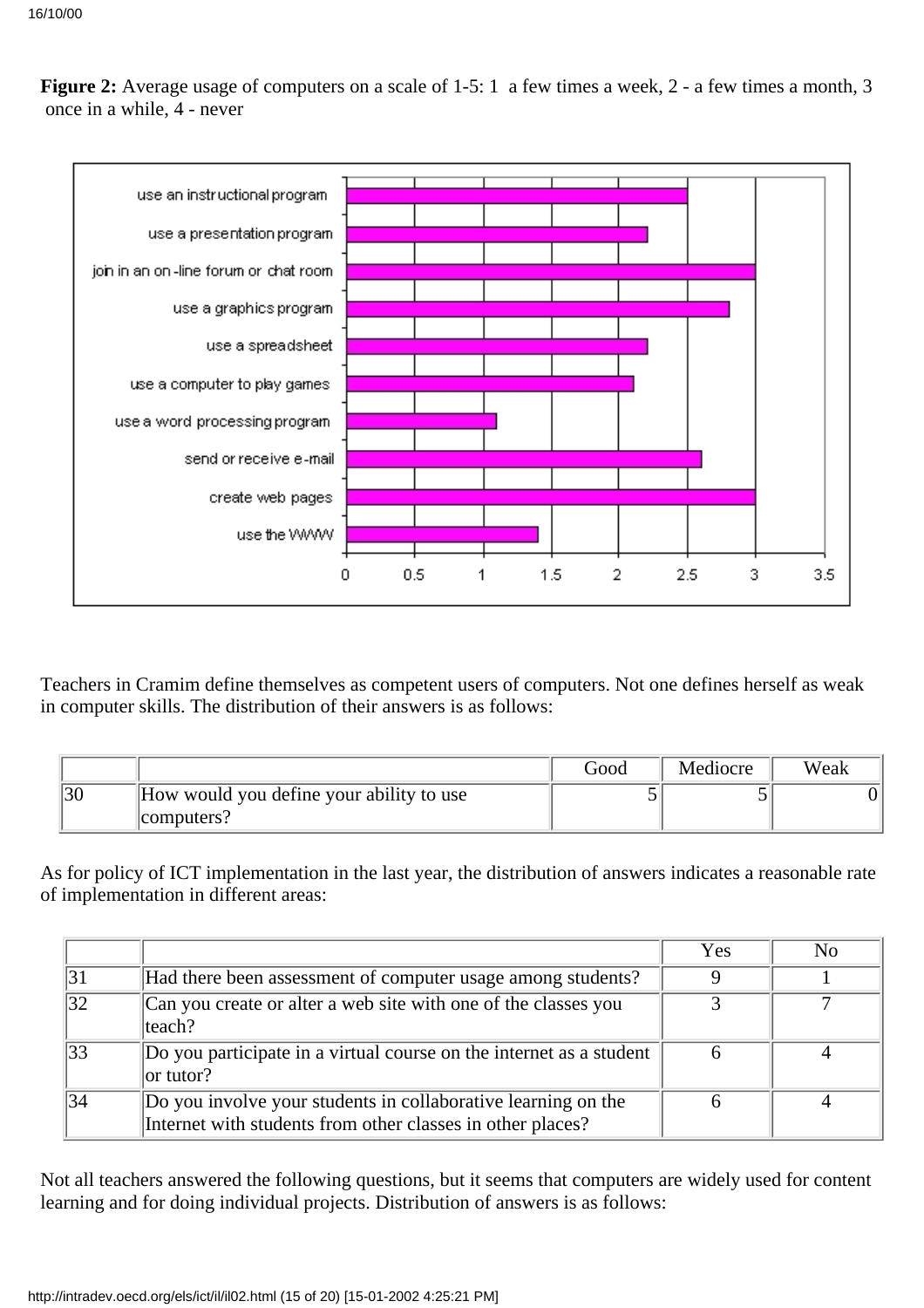|    |                                                                                           | All of it | A large | A small | A minor |
|----|-------------------------------------------------------------------------------------------|-----------|---------|---------|---------|
|    |                                                                                           |           | part    | part    | part    |
|    | What part of computer usage during the lesson is<br>aimed directly at the lesson content? |           |         |         |         |
| 36 | What part of the assignments is computer-related<br>for individual usage?                 |           |         |         |         |

Teachers in Cramim report that certain limitations are imposed to students while surfing the web. The answers are as follows:

|                                                | No          | Some               | Distinct sites |
|------------------------------------------------|-------------|--------------------|----------------|
|                                                | limitations | <i>limitations</i> | only           |
| Do you assign your students to search the web? |             |                    |                |
| What is the degree of freedom you allow your   |             |                    |                |
| students while doing so?                       |             |                    |                |

All teachers in Cramim use computers for teaching and additional work a few times a week. This finding supports the working culture of the school and the school vision.

|    |                                                                           | A few<br>times a<br>week | A few<br>times a<br>month | Once in a<br>while | Never | $\Vert$ I don t own $\Vert$<br>a computer |
|----|---------------------------------------------------------------------------|--------------------------|---------------------------|--------------------|-------|-------------------------------------------|
| 38 | Do you own a personal computer? How<br>often do you use it for your work? |                          |                           |                    |       |                                           |

In addition, teachers engage in collaborative learning to a large extent, as shown in the following results:

|                                                                                                               | Yes | No |
|---------------------------------------------------------------------------------------------------------------|-----|----|
| Do you use technology to collaborate with other teachers?<br>$\langle$ (professional chat rooms, forums etc.) |     |    |

Results show that most teachers use e-mail to a great extent. The combination of the following item with the previous one indicates a wide usage of computers by teachers.

|      |                                           | More than | $6 - 11$ | l –' | None |
|------|-------------------------------------------|-----------|----------|------|------|
|      |                                           |           |          |      |      |
| 40 V | How many messages (average) do you send a |           |          |      |      |
|      | week by e-mail?                           |           |          |      |      |

The following data indicate that a large number of teachers can upgrade applications and develop databases, but less master hardware manipulation and the Internet.

How many of the following activities can you perform?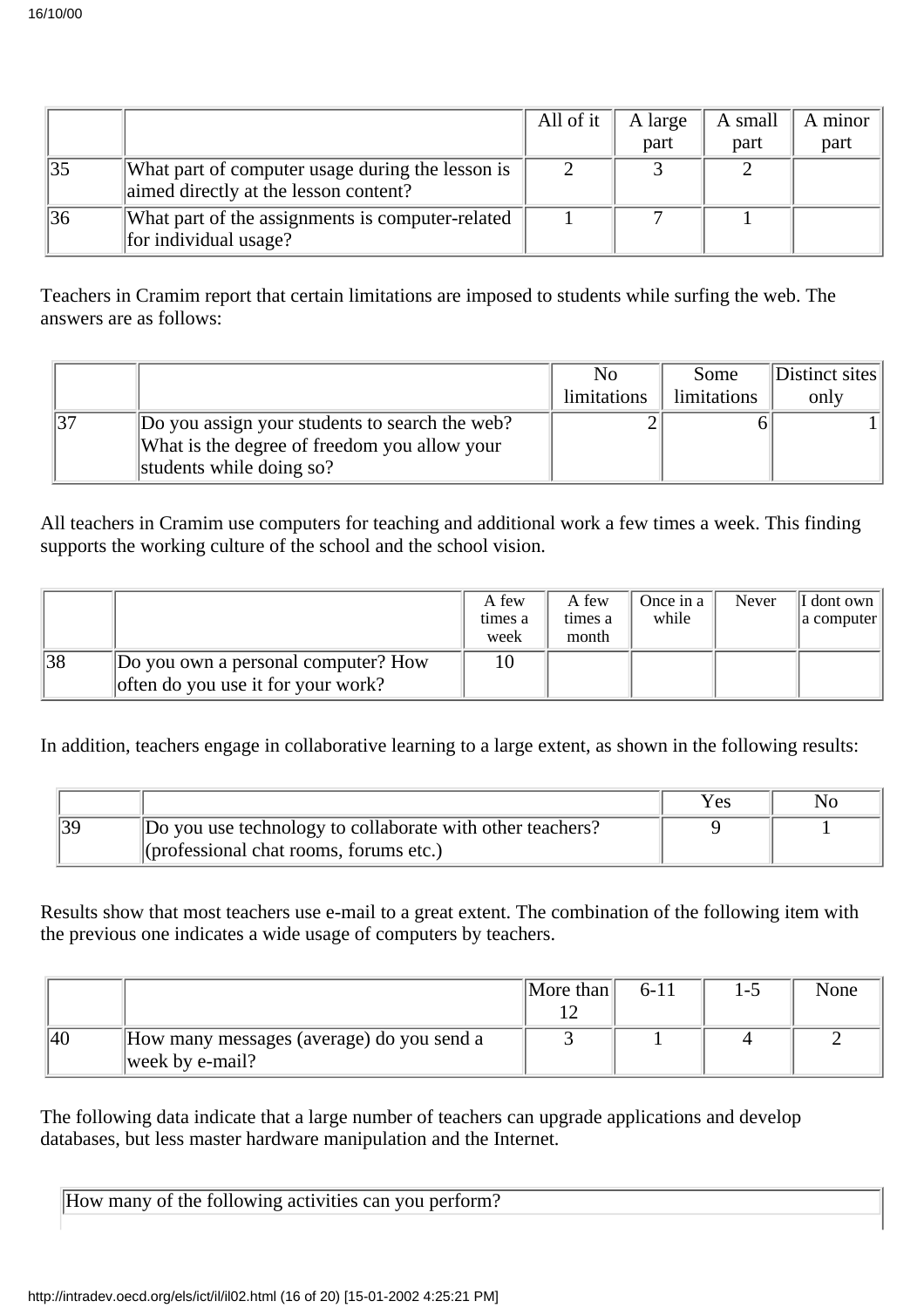| 41              | Altering hardware                                                               |  |
|-----------------|---------------------------------------------------------------------------------|--|
| 42              | Updating/upgrading applications, such as word processors, graphic software etc. |  |
| $\sqrt{43}$     | <b>Restoration of files</b>                                                     |  |
| $\overline{44}$ | Site construction                                                               |  |
| 45              | Developing databases                                                            |  |

### **APPENDIX 3: ADDITIONAL EVIDENCE ON COMPUTER SKILL ABILITIES BY GRADUATES 2000**

Table 1: Level of students' competence in ICT applications and tasks

|                    | Competence |
|--------------------|------------|
| Word               | 98%        |
| Excel              | 75%        |
| <b>Power Point</b> | 95%        |
| Scanner            | 43%        |
| Computer           | 90%        |
| communication      |            |

Notes:

- 1. The data was gathered from 6th grade report cards.
- The computer skills were taught throughout the school year according to curriculum and grade level 2. requirements.
- 3. The skills were integrated into the different subjects.

## **APPENDIX 4: SAMPLES OF LEARNING ACTIVITIES**

#### **Example 1: Math Lesson in a grades 5th-6th house**

36 students, which were divided into 2 groups, participated in the lesson: 19 in the computer gallery in the upper floor of the house, and 17 in the open space, on the ground floor of the house. The students received different assignments: one group on the ground floor inquired about the number of squares in a chessboard. Another group followed instructions in a quiz about characterizing numbers: amount of digits, position, relations between them etc., later on passing their characterization to a friend for evaluation.

In the gallery, 9 students are experiencing combinatorics, by research of the possibilities of combining different amounts of squares, with at least one joining side to one another. Students sat in pairs in front of the computers, and performed the assignment using the graphic functions of MS-Word. The sketch gives an example of possible outcomes.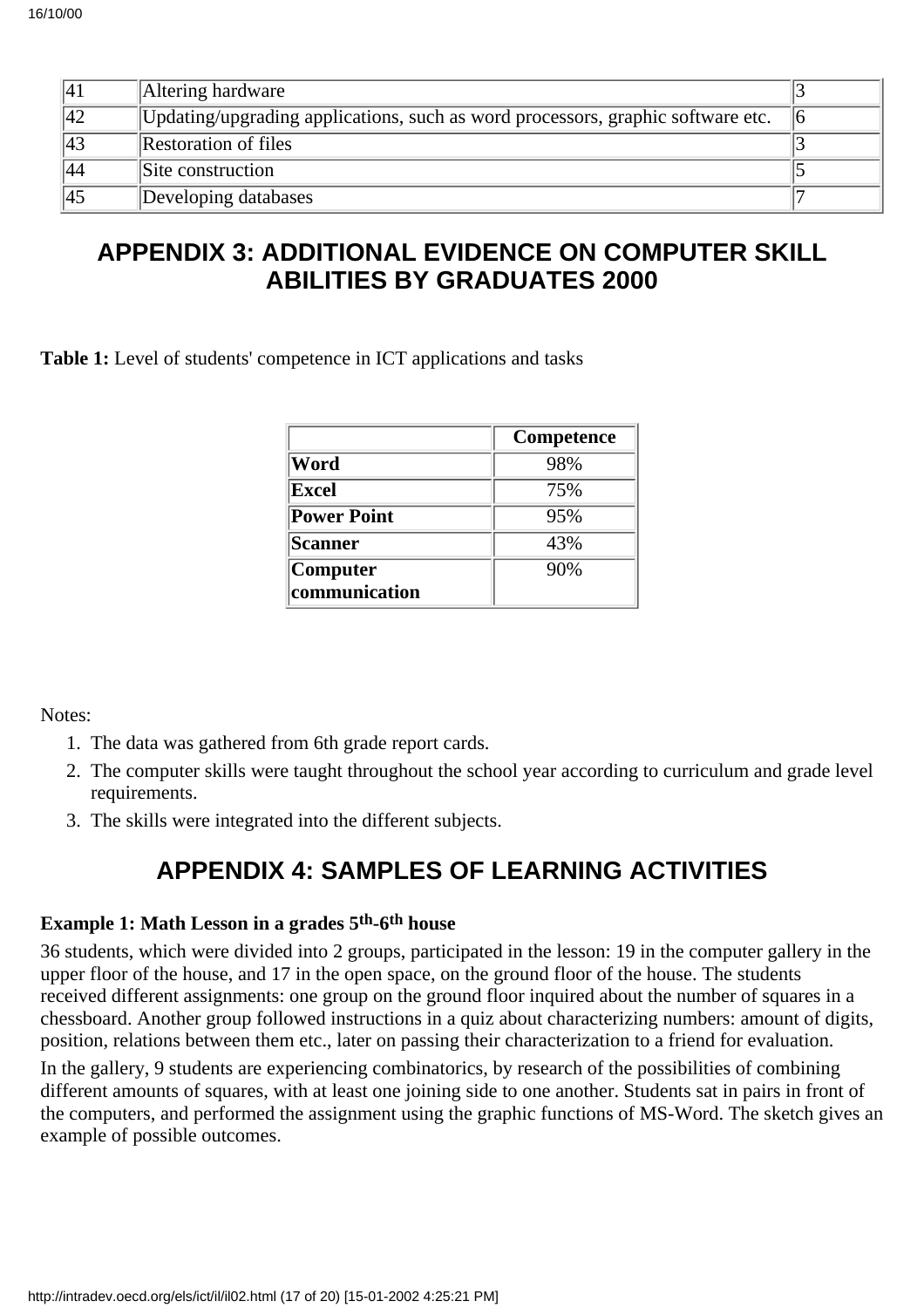

10 additional students worked in pairs solving a computerized work page on MS-Excel. The file included drill and practice in multiplication and division in decimals, with feedback according to right (very good) or wrong (try again) answers. The file was created by the teacher. During the 45-minute lesson, students worked mostly on their own, while the teacher went up and down the stairs, checking and assisting the various groups of students.

The atmosphere was clam and relaxed. 10 students worked in pairs with computers, and the rest worked alone. In the ground floor, students worked in groups that were composed of different and changing combinations. One student who worked by herself explained:

#### *I like working alone without other kids. It helps me concentrate.*

At the end of the lesson, the following goals were achieved: the students inquired about multi-squared combinations, practiced multiplication and division in decimals, and received computerized feedback for assessing their achievements. One of the groups found a formula for calculating the number of squares in a chessboard. Another group completed characterizing numbers, handing their results to their peers, going over their peer results and assessing them. Even those who had not completed their mission advanced in their assignments.

Examples of shapes that are multi-squares



Examples of shapes that are not multi-squares:

There is no overlapping in whole sides:

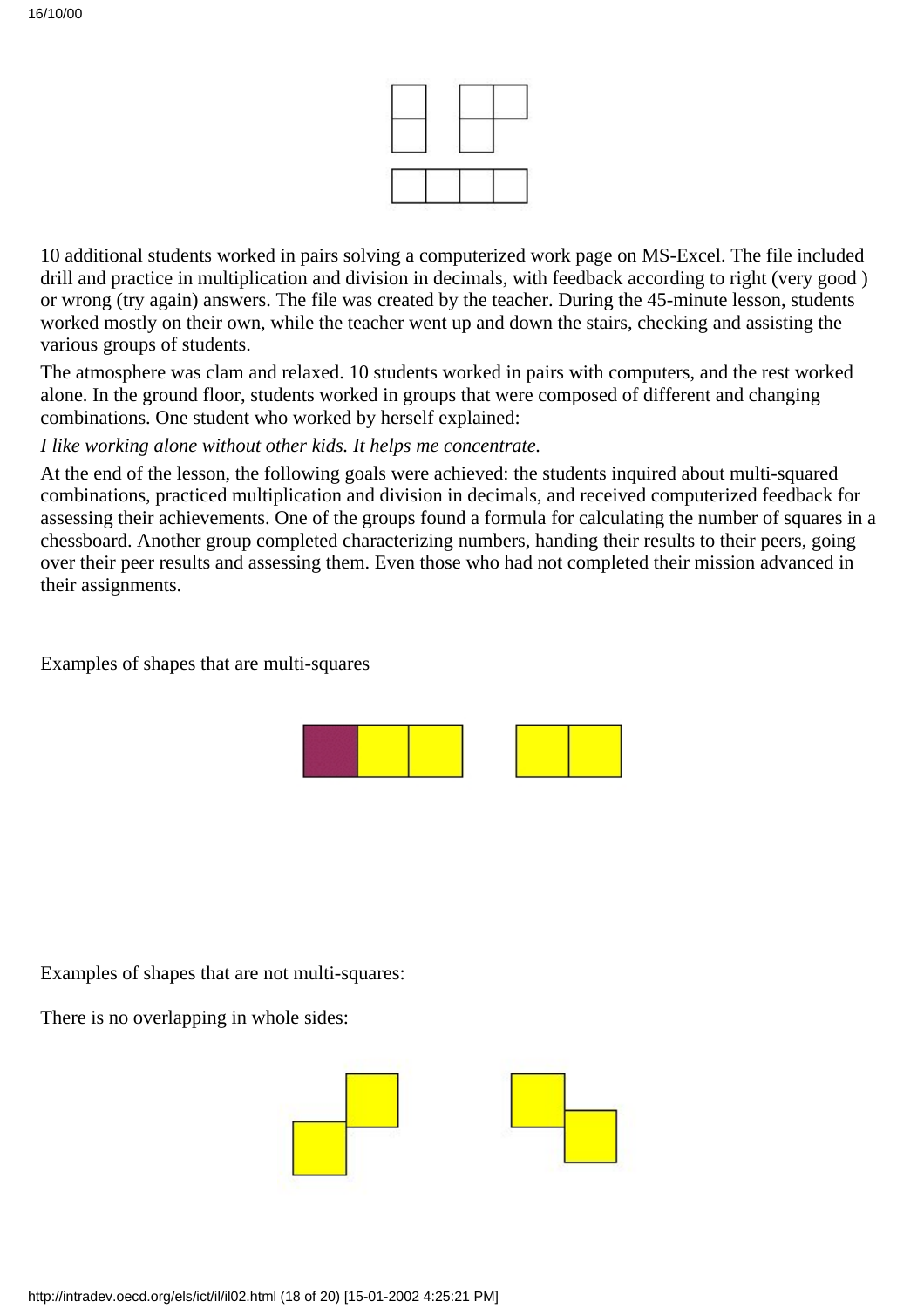### A multi-square combined of 2 squares: a 2 multi-square shape



A 3 multi-square shape



A 4 multi-square shape



### **Example 2: Math Assignments in Excel developed by the teachers**

(See [decimals.xls](http://waldorf.eds.udel.edu/oecd/report/cases/IL/DESKTOP/Sites%20M2/�����/decimals.xls) file)